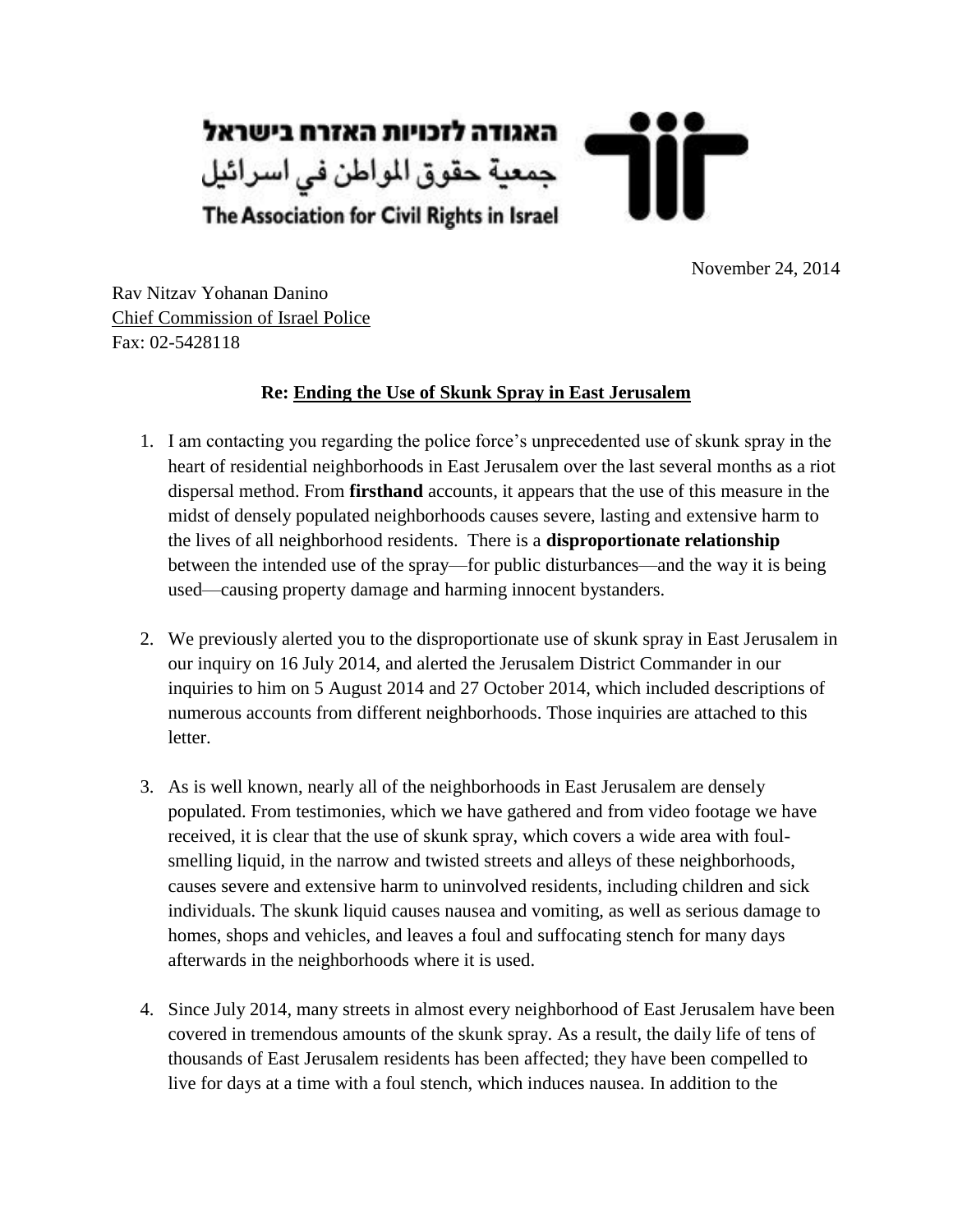physical side affects of skunk spray—difficulty breathing, eating and sleeping—the residents also report feelings of severe humiliation.

- 5. The Police procedure regulating the use of skunk spray (Procedure number 90.221.111.008 Operation and Use of 'Skunk' Liquid) sets forth a number of rules to ensure that the use of this substance, which was "intended for the dispersal of public disturbance" (section 1F) does not harm the general population more than is necessary to achieve the set objectives. Thus, for example, the procedure states that it should be used only in open areas, that it is forbidden to use the skunk liquid in cases where elderly people, children or pregnant women may be harmed, and that the liquid must not be sprayed towards elevated locations due to the risk of people falling from heights.
- 6. As shall be described hereinafter, the experiences over the course of the past few months demonstrate clearly that **the use of skunk spray in the crowded neighborhoods of East Jerusalem does not adhere to police procedure and causes disproportionate harm to the entire population of these neighborhoods, particularly to vulnerable groups such as the elderly, infants and persons with disabilities.**
- 7. Police Procedure number 90.221.012 Police Response to Public Disturbances at Demonstrations states that **the suitability of dispersal measures** used by the police must be examined **in relation to the nature of the public disturbance and to special sensitivities such as the type of crowd and location of the incident** (section 3d.5a.3 on pages 11-12). Likewise, the procedure for use of skunk spray states that use of a spray vehicle shall only be made "in the framework of the topographic limitations of the area of the demonstration, and while taking care to **avoid harm to innocent populations**.‖ The skunk liquid is not a suitable measure for use in the topography and in the type of incidents such as those taking place in East Jerusalem. Indeed, to the best of our knowledge, before July 2014 skunk spray was not used for riot dispersal in urban residential areas.
- 8. The principles of proportionality and reasonableness regarding measures for preserving public order are foundational elements of all police activity:

*"The absolute prohibition on the use of force and violence by police officers, other than that reasonably required for achieving the goal of maintaining public order and safety, requires no emphasis. It constitutes a keystone of the constitutional system dealing with law enforcement authorities in the country. (…) The Police should protect public order and safety, and ensure the wellbeing of the individual and of society. The police force is not intended to strike fear on its environment, and it is precluded from using its force in any way not intended*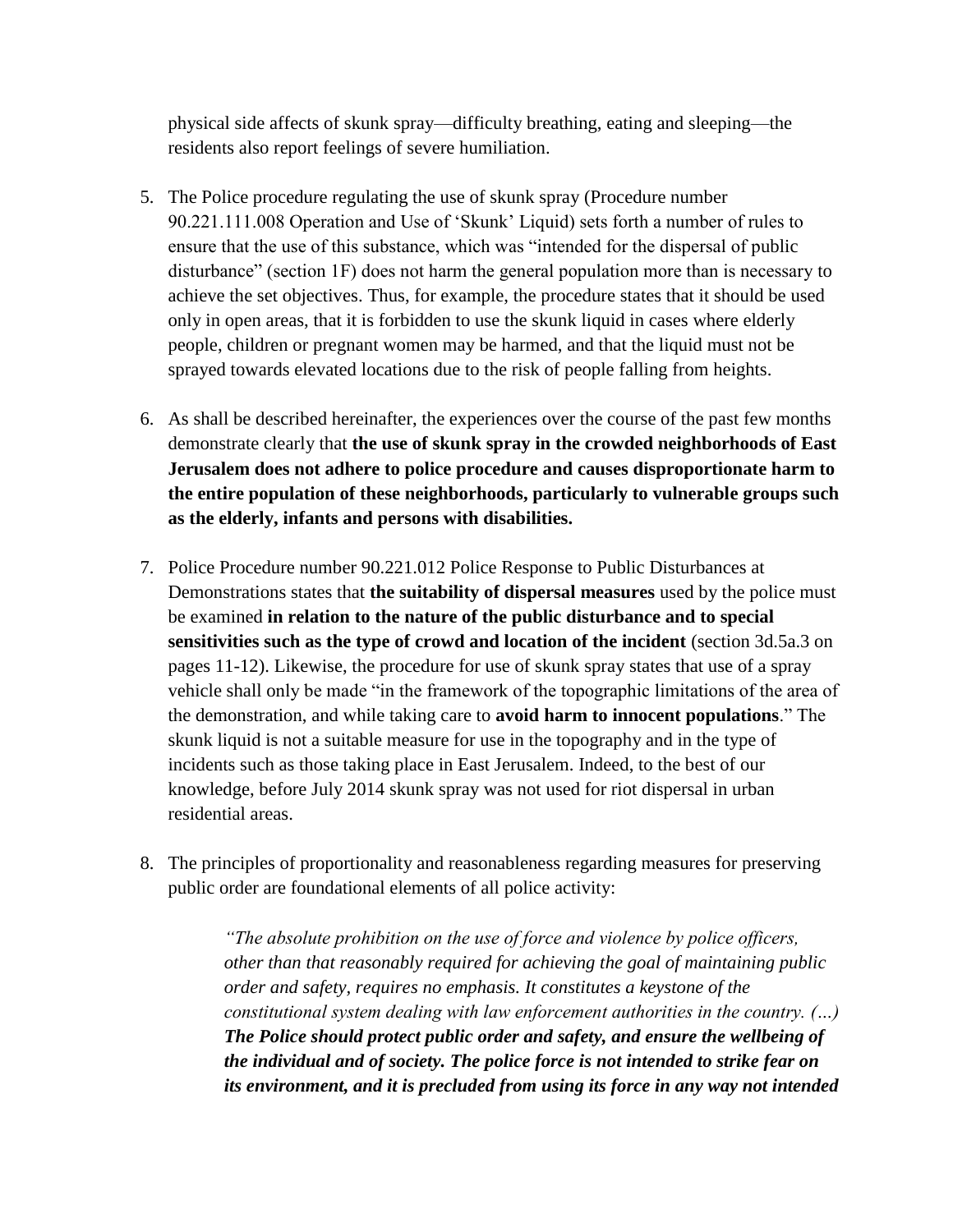*to accomplish the goal for which it was granted this power."*  (HCJ 7141/05 [Akiva Vitkin v. Chief of Police](http://www.nevo.co.il/psika_word/elyon/05071410-r11-e.doc) (2006), section 12 of Judge Procaccia's ruling).

- 9. **In practice, use of skunk spray in East Jerusalem constitutes collective punishment for all residents**. Whether this is the goal of such use or an unintended effect, it is your obligation to cease causing illegal harm to the daily lives of tens of thousands of residents whose only crime is their place of residence.
- 10. Additionally, and as described above, since July the police have made arbitrary and excessive use of skunk spray, in violation of procedures, during a number of separate incidents in different neighborhoods. A description of the events raises the concern of intentional, illegal use of skunk liquid on uninvolved individuals.
- 11. Furthermore, significant doubts arise from the testimonies and the video footage in our possession regarding the efficacy of skunk spray as a dispersal method for riots in residential neighborhoods. The vehicle, which sprays skunk liquid, moves very slowly and sprays the liquid back and forth, and in most cases does not affect the rioters, who can quickly disappear among the narrow streets where the skunk car cannot travel. Most or all of the foul-smelling liquid is sprayed on buildings, windows, vehicles, sidewalks and shops, which line the streets, the liquid penetrating windows and doors.
- 12. Even if it could be demonstrated that the use of skunk spray is an effective means of dispersal for public disturbances in residential neighborhoods, and even if police forces on the ground were to use it in accordance with police procedures, we maintain, as aforesaid, that **the extent and duration of the harm to uninvolved populations are disproportionate**. The relation between the goal of employing skunk spray and the cost of destruction and harm done to uninvolved residents for many days after the liquid is **disproportionate and therefore use of this means must cease in East Jerusalem in particular and in crowded residential neighborhoods in general.**

#### **The effects of skunk liquid:**

#### **A. Harm to property and daily life of residents for extended periods**

13. Skunk spray spreads an unbearable foul stench, which resembles a strong sewage smell. The foul stench induces nausea and may cause vomiting. The odor from the skunk spray remains strong for several days after its use and clings to the walls of homes, to furniture and carpets, and even to sidewalks and roads. Spending time in a home, which has been affected by skunk spray, or even on a street where a large quantity of skunk liquid has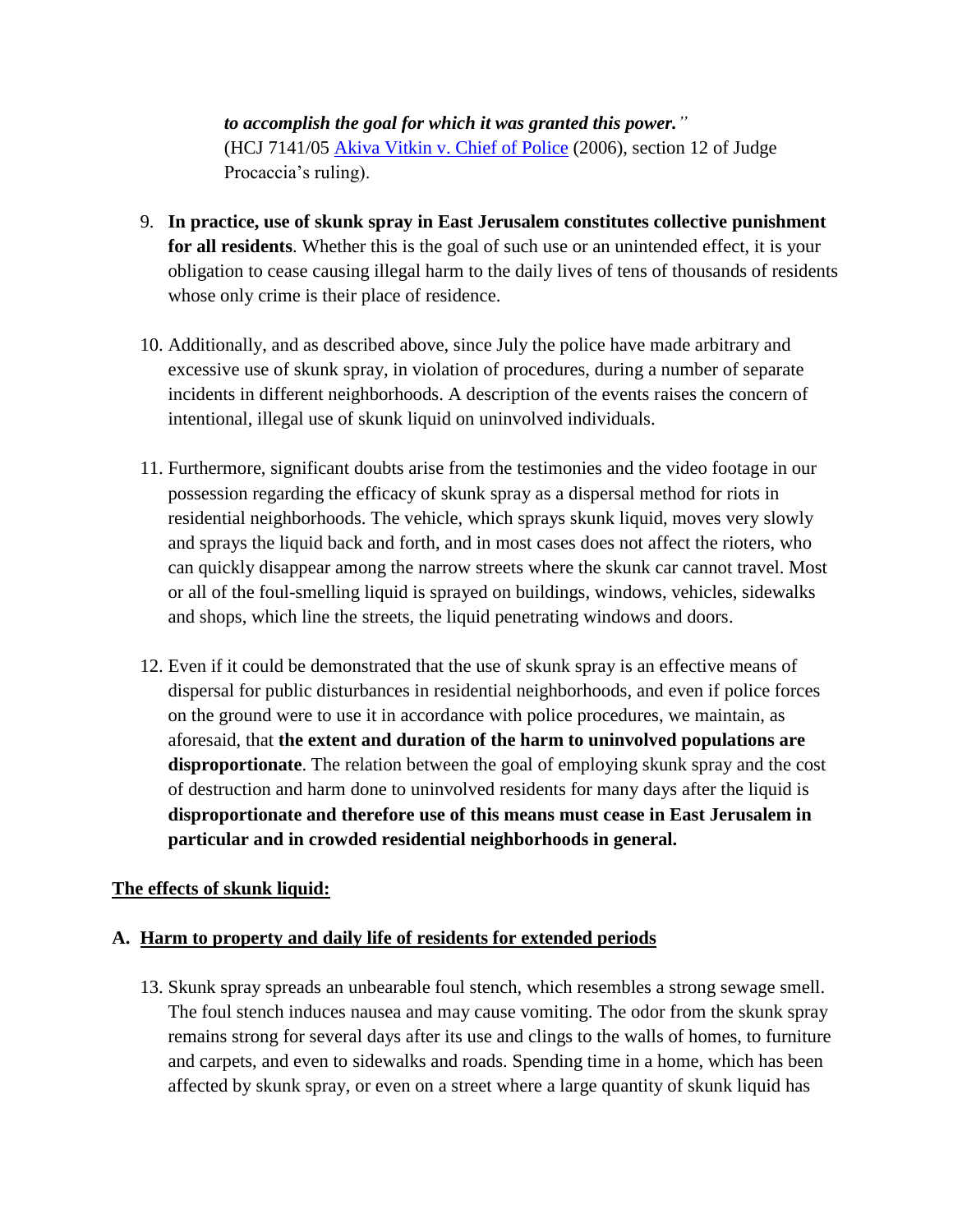been sprayed is very difficult, even three to four days after the liquid has been used. In fact, many residents have been compelled to evacuate rooms or even entire homes for several days.

- 14. The procedure regulating the use of skunk liquid determines that it should be sprayed to the sides – back and forth – similar to the motion of a sprinkler (section 8B of the procedure). And in fact, from the video footage which was provided to us, it can be clearly seen that the skunk-spraying vehicle travels slowly in areas crowded with buildings and sprays the foul-smelling liquid from side to side covering everything in its path: cars, sidewalks, building entryways, windows of houses, roofs, businesses and more.
- 15. Additionally, on numerous occasions the skunk liquid has been sprayed towards commercial areas and caused considerable harm to the livelihood of business owners. The spraying of the skunk liquid into shops and restaurants causes immediate damage to property and commerce, and this damage lasts several days as customers avoid these businesses. Thus for example, on 24 July 2014, skunk liquid was sprayed along the length of Al-Zahra and Salah a-Din streets and penetrated many restaurants and shops along these streets. We described the considerable harm caused to business owners in our inquiry of 30 July 2014 to the Jerusalem District Commander, which is attached to this letter.
- 16. The procedure, which regulates the use of skunk spray states that the duration of the substance's impact upon contact with buildings, roadways, hard and soft ground and plants is approximately half an hour (section 1j of the procedure). **This is a baseless claim and far from the reality**. The undersigned visited the main street of Issawiya on 23 September 2014, four days after skunk spray was used there, and encountered a foul odor throughout the site. Likewise, on a visit to the main street of the Sur a-Baher neighborhood three days after skunk liquid was used, the odor in the air was extremely foul and nauseating.

#### **B. Health risks**

17. The procedure regulating the use of skunk liquid notes that it "does not constitute a health risk for human beings" (section 1 i of the procedure). However, Appendix C, which specifies the risks for **police officers** who come into contact with the substance, reveals the substance's dangers: breathing in the substance may cause harm to a police officer or prevent him/her from carrying out his/her task; the substance absorbed in an officer's clothing may also cause harm and render the officer unfit for duty; **suffocation may be caused by gagging or excessive coughing**; officers may have an **allergic reaction** to one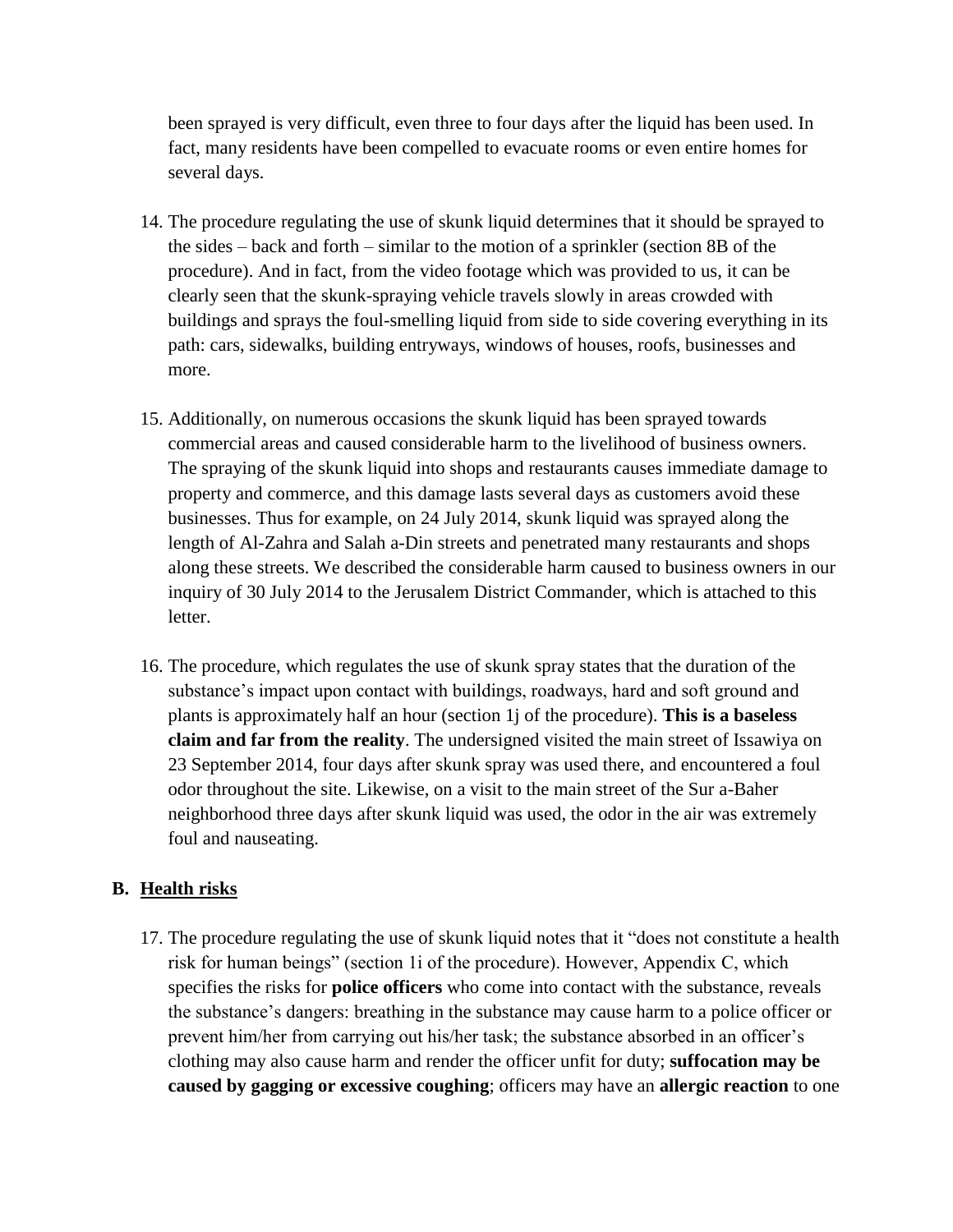or more of the ingredient substances. Likewise, the safety instructions for officers state that officers are only permitted to inhale the substance in small quantities and that the operator of the spray device must use gloves, a mouth shield and a P2 filter.

- 18. The disparity between the description of the substance as harmless in all matters relating to the civilian population and the description of the risks regarding the police officers that come into contact with the substance is particularly infuriating. Any risks to officers who spray the substance or who are in the area when it is sprayed must certainly also constitute risks to the residents, who live in the neighborhoods where it is sprayed, and must be even more pronounced in the cases of children, sick people and the elderly.
- 19. The safety brochure published by Odortec Ltd which manufactures the substance specifies its health risks: It may cause skin irritation, pain and redness upon contact with eyes, and stomach pain in the event it is swallowed, which necessitate medical treatment.
- 20. From testimonies, which we received, it is clear that the skunk spray does in fact cause breathing difficulties, headaches, nausea and stomach pain, as well as rashes and skin irritation. For example, Mr. Jawad Alamy, a resident of the a-Tur neighborhood related that on 13 July 2014 skunk liquid was sprayed directly at the windows of his home on the third floor. The windows were closed; however, drops of the substance penetrated the window frame and his 14-year-old son who was standing next to the window came into contact with the substance and suffered a rash and irritation on various parts of his body, which had come into contact with the substance. The boy was taken to the clinic and required medical care.
- 21. Mr. Hamza Dweik, a resident of a-Tur, also stated that frequent use of skunk spray in the neighborhood (between 24 and 26 July 2014) caused cases of nausea and vomiting among children and the elderly.
- 22. It should be further noted that the skunk-spraying vehicle shoots the liquid in a strong jet whose force can cause significant harm. The Police Response to Public Disturbances at Demonstrations procedure determines that the jet has a powerful impact, which may "cause severe physical damage, and therefore this measure must be used cautiously." Likewise, the procedure determines that spray devices must be used "**in the framework of the topographic limitations** of the area of the demonstration and while taking care to **avoid harming innocent populations**.‖
- 23. Indeed, the use of skunk liquid in East Jerusalem has resulted in broken windows and other serious damage to property. For example, on 15 October 2014 and 17 October 2014, skunk spray was used on a mass scale in the Issawiya neighborhood. The liquid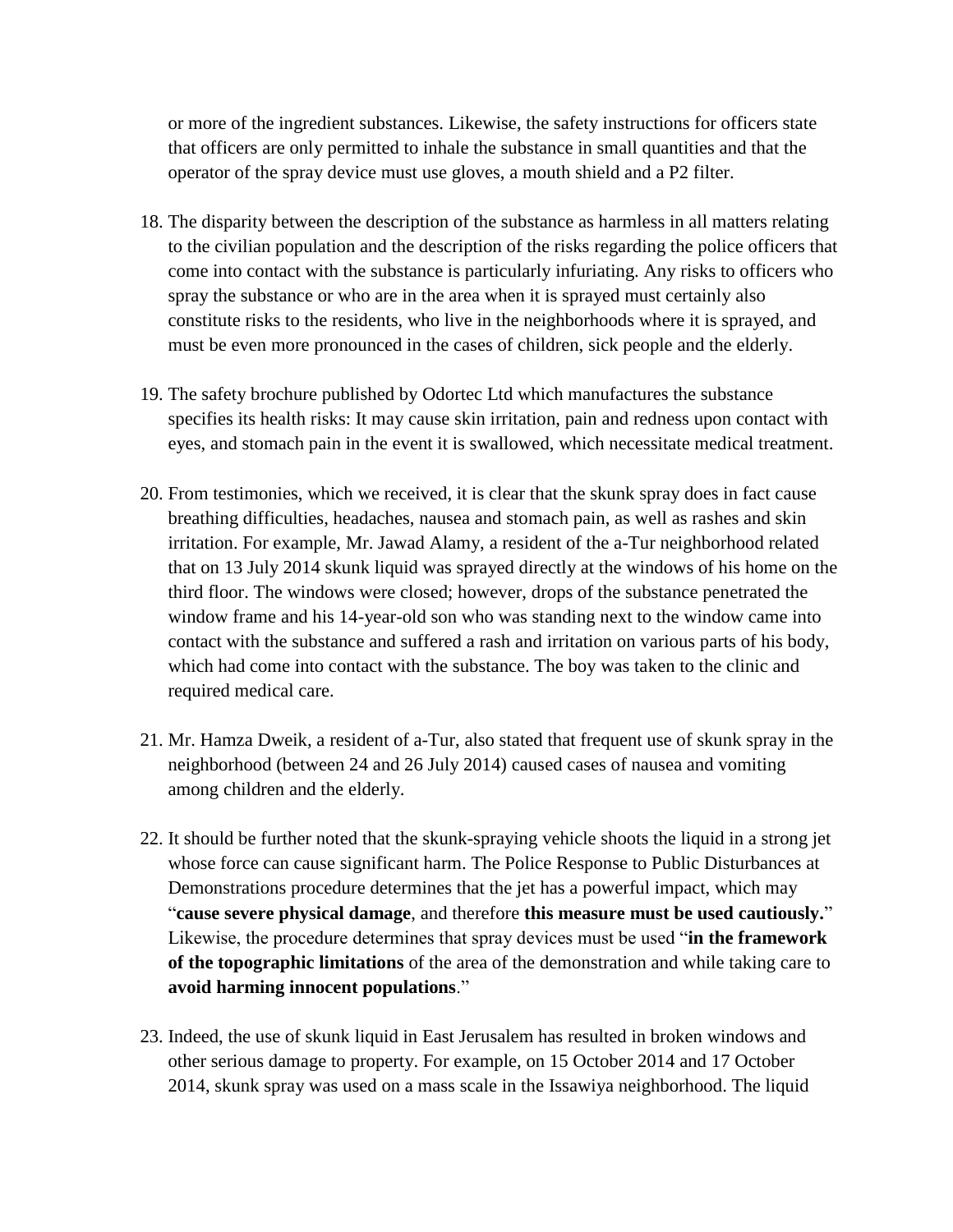was sprayed with great force towards, *inter alia*, the home of Mr. Abdallah Ali Darwish on the **second floor** at the beginning of the main street of the neighborhood and towards the barbershop, which he owns and which is located adjacent to his home. As a result, the closed metal shutters, which prevented water from entering the home, were broken, and the display window of the barbershop was cracked.

24. Furthermore, section 7d of the procedure forbids the use of skunk spray in the direction of people at elevated locations due to the danger of falling. In practice, the skunk liquid is sprayed in an uncontrolled manner, including towards the rooftops of houses and towards balconies on high floors of buildings, which endangers the people in these locations.

#### **Harm to sensitive populations in violation of procedure:**

- 25. The procedure for the use of skunk liquid delineates that **it may not be used in the vicinity of pregnant women, the elderly or small children** (section 7i of the procedure). However, the procedure also states that the substance should be sprayed back and forth, in a sprinkler-like motion, and that it should be sprayed upwards (creating a rain-like effect) (section 8 of the procedure). The result of the use of skunk liquid in accordance with the procedure in dense residential areas, such as the neighborhoods of East Jerusalem, leads to the penetration of the substance into apartments, shops and stairwells as well as indiscriminate harm to all those in its path. In this manner the skunk spray is likely to harm those sensitive populations who are present in homes or shops into which the liquid has penetrated. And in fact, in a great number of cases, the liquid did penetrate into closed locations in East Jerusalem where sick people, pregnant women, elderly people and children were present.
- 26. For example, on 7 October 2014 at around 17:00 skunk liquid was sprayed from side to side all along Shmuel Ben Adaya Street in a-Tur (the main street of the Sawana neighborhood). From the testimony of the reservations manager at the hotel, Shirin Sayed, it is clear that the foul-smelling liquid was sprayed toward the hotel entrance and garden and the nasty smell penetrated the hotel lobby and guest rooms on the first few floors. As a result, a hotel receptionist, **in advanced stages of pregnancy, felt unwell and was compelled to leave the site urgently**. In addition, hotel guests, **some of them elderly**, fled the site and some complained of headaches and nausea as a result of the foul odor which spread throughout the hotel and its rooms.
- 27. Furthermore, on 15 October 2014 and on 17 October 2014, the police sprayed large quantities of skunk liquid on the main street of Issawiya. The liquid penetrated Mr. Ghassan Aziz Alian's house, where his 27-year-old sister, who **suffers from cerebral palsy** and is confined to a wheelchair, resides. As a result of the penetration of the skunk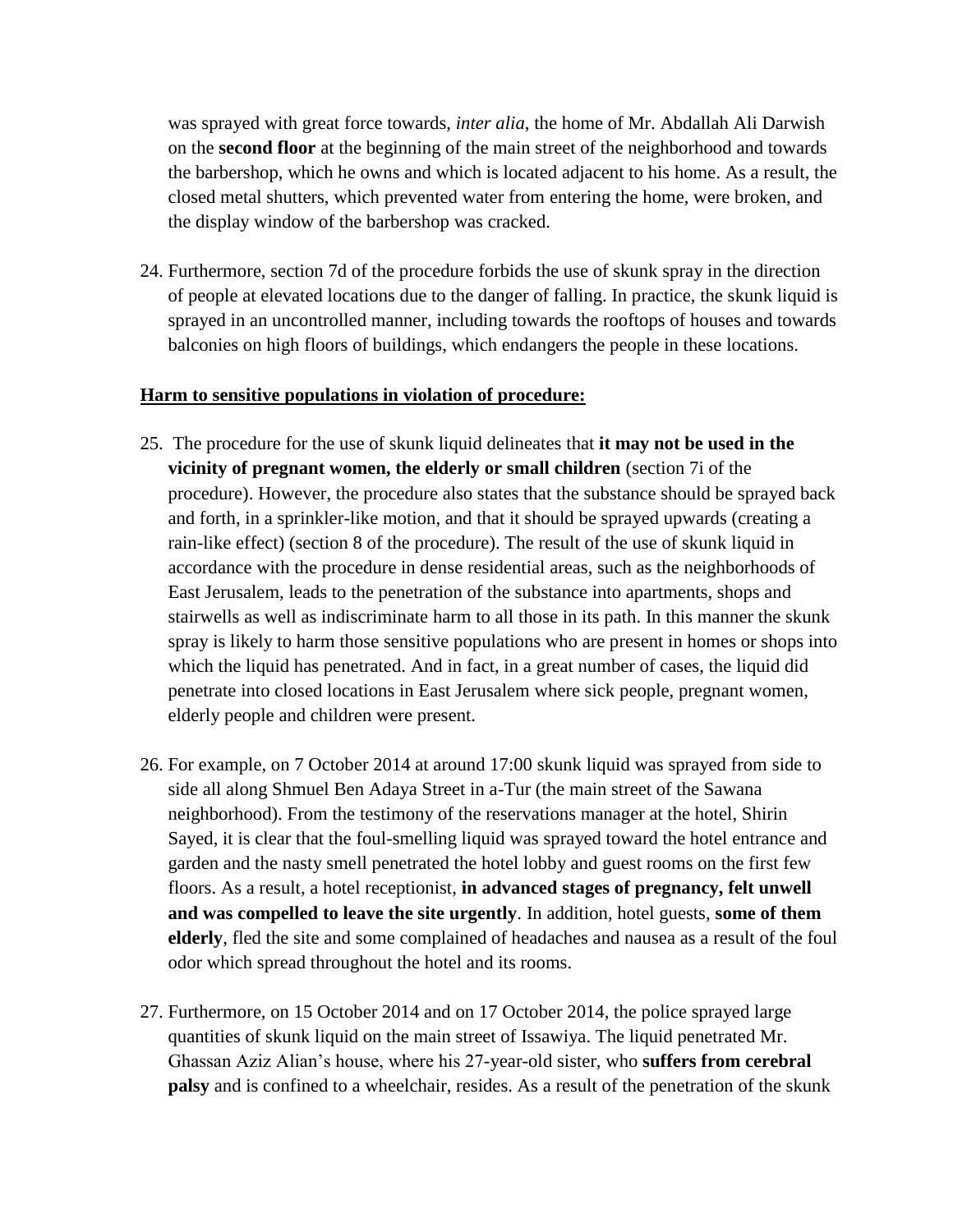liquid into their living room, his sister was compelled to remain in her bedroom and could not enter the living room for several days.

- 28. On 26 October 2014 at around midnight skunk liquid was sprayed into the home of Mr. Abed El Razak on Bir Ayoub Street in Silwan while he and **his six children, the youngest of whom is three years old**, were sleeping. The window of Mr. Razak's home was broken (most likely due to being hit with a tear gas grenade) and afterwards skunk liquid was sprayed towards the house. The family was compelled to leave the home and for several days thereafter had difficulty sleeping at home due to the terrible smell.
- 29. Furthermore, the spokeswoman of the Al-Maqasid Hospital reported to us that skunk liquid was sprayed near the hospital, which is located on Rabaa Al Adawaya Street in a-Tur. Although the liquid did not penetrate the hospital, **the strong smell penetrated the hospital and caused significant suffering and breathing difficulties for many patients.**
- 30. The procedure determines that "skunk' liquid shall only be sprayed in **open areas**" (section 7e of the procedure). The exact meaning of this term is unclear to us, but it is **absolutely clear** that the use of skunk liquid in narrow streets, which are closed off on both sides with densely constructed buildings, does not fall under the definition of "open areas."
- 31. **In summary, the aforesaid clearly demonstrates that the use of skunk liquid in densely-constructed residential areas is likely to harm small children, sick people, elderly people and pregnant women, even when use is made in supposed accordance with the procedure, and therefore all use of it in these areas must be ceased.**

#### **Testimonies regarding arbitrary use violating the skunk spray procedure:**

- 32. In addition to the aforesaid, and as we described in our inquiry to the Jerusalem District Commander on 30 July 2014, which is attached to this letter, the Police made excessive and arbitrary use of skunk liquid in various instances that were in violation of procedure.
- 33. Section 7h of the procedure determines that skunk spray shall be used in a controlled manner and that the use of skunk liquid **shall be ceased immediately upon the cessation of the incident that necessitated its use**. However, the videos and testimonies in our possession demonstrate clearly that the skunk vehicle continues to spray the foul-smelling liquid long after the rioters have fled the site, and even in sites far from where the public disturbances are occurring.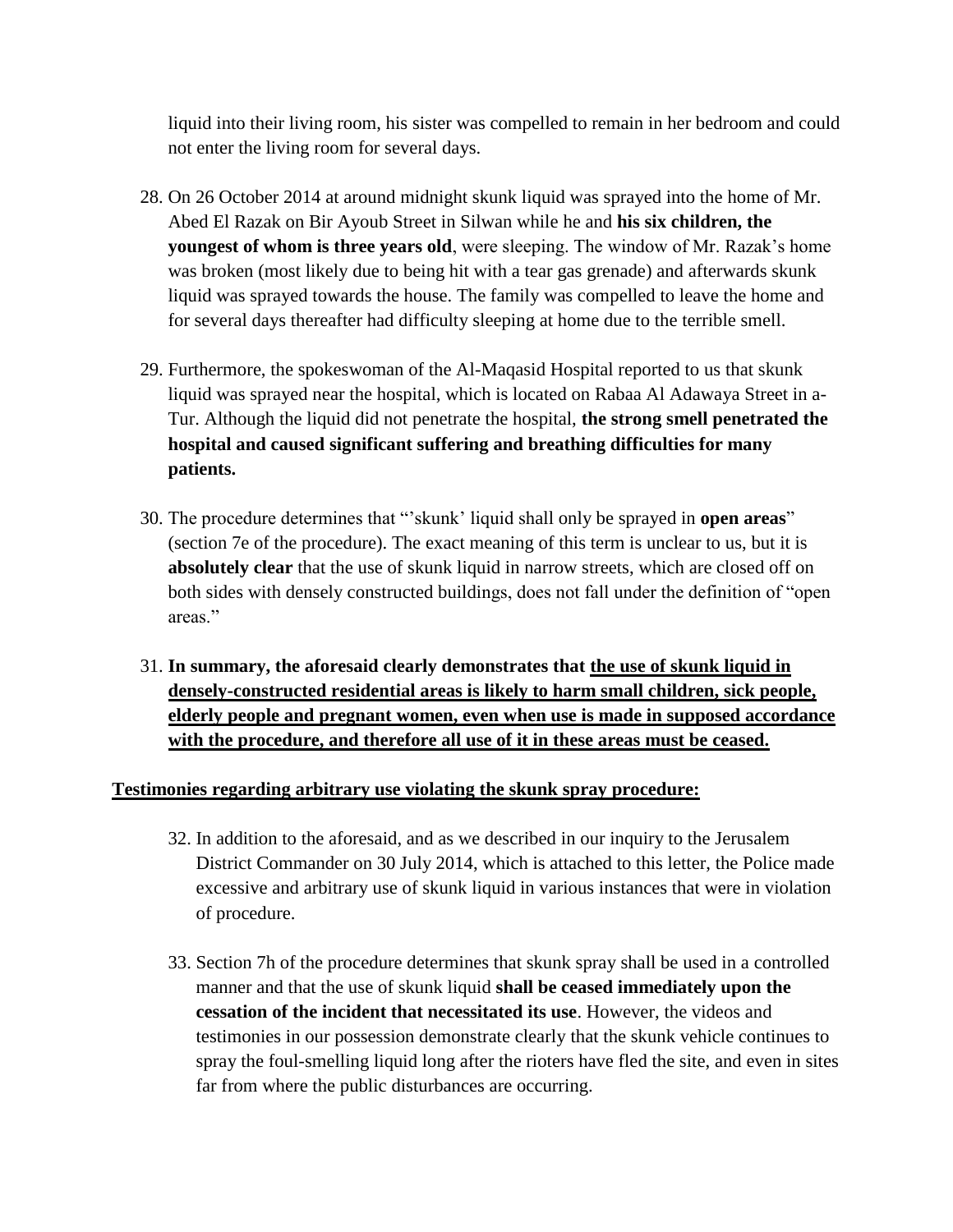- 34. From witness testimony it is also clear that in some instances the skunk liquid was directed towards upper floors of residential buildings, and directly towards shops and other businesses, without any apparent justification. As a result extensive harm was caused to passersby, residents in their homes, and business owners.
- 35. For example, as can be seen in video footage, on Friday evening, 7 November 2014, the Police sprayed skunk liquid throughout Abu Tor Street, where five schools are located, in spite of the fact that there were no riots present there at that time. Ziyad Ashmali, chairman of the board at the Al-Shamalt school and a member of the Abu Tor Parents' Committee, who witnessed the event, testified that the skunk liquid was sprayed arbitrarily in all directions, back and forth across the homes and schools along the street. The liquid was sprayed into schoolyards and onto school windows. The foul stench, which prevailed in the school buildings, prevented the schools from opening for classes the next day and the board was compelled to suspend classes the next day, 8 November 2014. On Monday, 10 November 2014, many students did not come to school due to the foul odor, which persisted at the school.
- 36. On 15 October 2014 and 17 October 2014, the skunk liquid hit many apartments and shops on the main street of Issawiya. According to residents, the skunk spray vehicle continued to spray the foul liquid long after the rioters had fled the site, and the skunk liquid was aimed directly at homes and shops along the street. For example, the skunk liquid was sprayed towards Mr. Aziz Abid's hardware store (on the main street at the entrance to the neighborhood) and at his hardware warehouse on the other side of the street.
- 37. Furthermore, in violation of section 8c which sets forth that the skunk liquid should only be sprayed for short periods of time, and that between each period the necessity for its continued use must be verified, the video footage clearly shows the skunk vehicle spraying the liquid continuously. In a video documenting the use of skunk liquid on 7 November 2014 in a-Tur, the skunk spraying vehicle can be seen spraying the liquid repeatedly from side to side towards buildings on the street, and even towards the upper stories of buildings. From the video, it is clear that there are other cars traveling on the street alongside the skunk spraying vehicle and that there are no public disturbances in the area.
- 38. As said, a description of these incidents raises concerns regarding the intentional and illegal use of skunk spray on innocent bystanders in a number of separate incidents in different neighborhoods.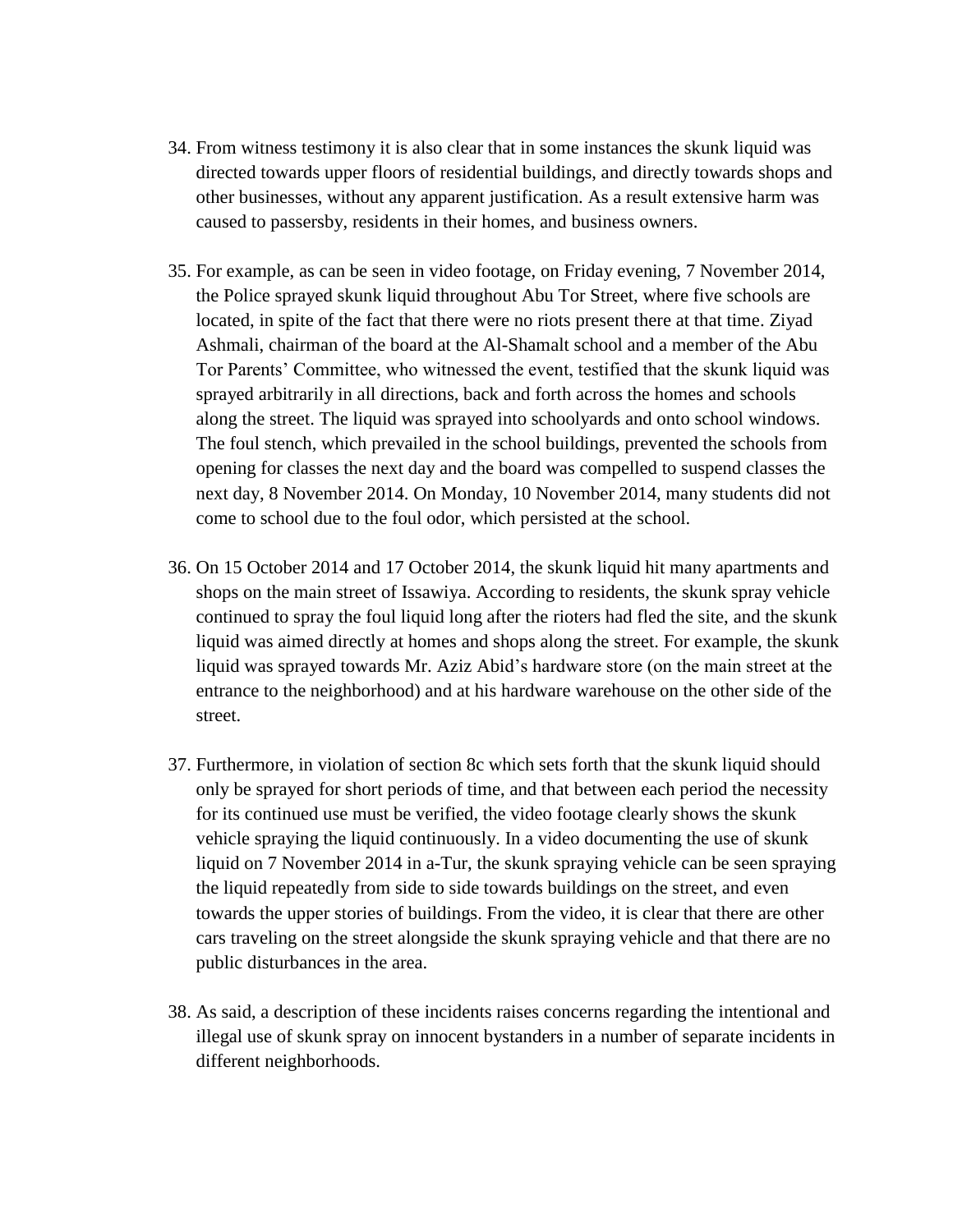- 39. Furthermore, the Police Response to Public Disturbances at Demonstrations Procedure sets forth that riot dispersal methods shall be used "from the least to the most severe," and shall not exceed the measures reasonably necessary for restoring public order and security. A severe measure shall not be used where a less severe measure has not yet been taken" (section  $3d.4c(3)$  of the procedure on page 9). In practice, skunk spray is being used without prior use of other less severe measures, such as using a vehicle which sprays water, as described in the chapter on spray vehicles in the manual.
- 40. **In summary**, there is no doubt that the Police are dealing with a difficult reality concerning public disturbances and that they are entrusted with the weighty responsibility of ensuring security for Jerusalem residents. However, precisely at times such as these, the Police must be especially strict in ensuring that law enforcement is carried out in a reasonable and proportional manner. The use of skunk liquid over the last several months violates the Police's obligation to avoid unnecessary harm to uninvolved populations. The use of skunk liquid in dense residential neighborhoods results in untold and longlasting destruction, which harms the daily life of the entire population of the area.
- 41. In light of the aforesaid, we request that you order the following directives:

**a) Immediate cessation of the use of skunk liquid as a riot dispersal method in the densely populated neighborhoods of East Jerusalem. b) Correction of the Operation and Use of 'Skunk' Liquid Procedure such that it explicitly forbids the use of this measure in crowded residential areas. c) Investigation of the claims regarding illegal use of skunk liquid as described in the accounts above and in accounts described in our letters attached to this inquiry.**

42. The Police Freedom of Information Commissioner decided, in response to our request for the procedure governing the use of skunk liquid, not to provide to us Appendix A of the procedure which includes the expert opinion of the Chief Medical Officer on the grounds that it is an internal opinion, and to censor the part of the procedure which described the composition of skunk liquid on the grounds that exposing this information may "disrupt the government's work." In light of the health concerns described above, and the potential for allergic reactions as a result of contact with the substance, a possible reaction listed in section 3f of Appendix C (Safety Instructions), the decision not to reveal the medical opinion and the composition of skunk liquid is unreasonable. In light of the public interest this information holds and the absence of serious considerations to justify withholding the information, **we request Appendix A of the procedure and the details of the substance's composition**.